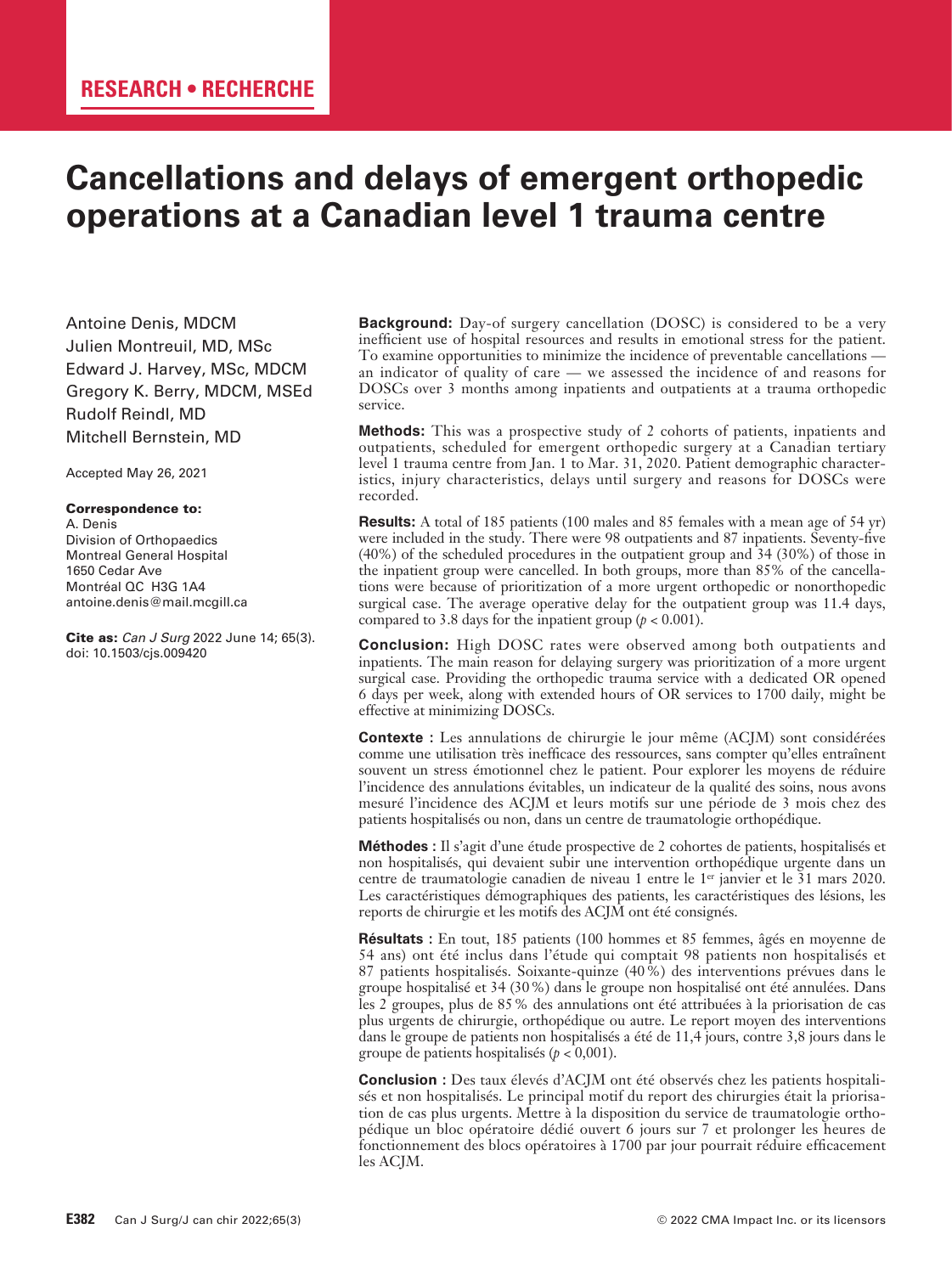**A**n estimated 312.9 million surgical procedures are performed every year around the globe, making surgery one of the costliest domains in health performed every year around the globe, making surgery one of the costliest domains in health care.1 In 2012, Canadian surgeons performed more than 2.3 million procedures.<sup>1</sup> Day-of surgery cancellation (DOSC) is considered to be a very inefficient use of resources. Costs associated with preparing the patient for surgery are wasted when the scheduled surgery is cancelled or postponed. In addition, before surgery, there is a list of requirements for patients. They must follow a strict fasting regimen to decrease the risk of pulmonary aspiration during their procedure.2 They need to prepare psychologically for the event, which often results in stress and anxiety. Also, they must make family arrangements, arrange for transport to and from hospital, or take time off work.

The literature suggests that most DOSCs are preventable.3 Scheduling problems, including underestimation of the time needed per operation and hospitals' tendency to restrict surgeons from working beyond daytime hours, are factors recognized as preventable causes of DOSC. Academic centres try to minimize the incidence of preventable cancellations, an indicator of quality of care and management.4 Moreover, publicly funded Canadian hospitals are financed by global annual budgets, which may result in hospital managers' preferring to cancel overbooked procedures rather than use overtime resources.

To examine opportunities to minimize the incidence of preventable cancellations, we assessed the incidence of and reasons for DOSCs over 3 months among inpatients and outpatients at a trauma orthopedic service. Based on the mechanism of injury, comorbidities and urgency to intervene, patients seen by the service are either discharged home (outpatients) or admitted to the orthopedic surgical ward (inpatients). We hypothesized that the number of interventions performed would be equivalent between the outpatient and inpatient groups. We expected that DOSC rates would be higher among the outpatients, also known as the "walking wounded,'' since their condition usually requires less urgent surgical intervention. We also hypothesized that the average delay to surgery would be 7 days for all injuries combined in the outpatient group (e.g., 7–10 d for those with an ankle fracture, 5–10 d for those with a distal radius fracture). We hypothesized that inpatient surgery would be performed in a more timely fashion than outpatient surgery.

## **Methods**

This was a prospective cohort study of patients undergoing surgery at a Canadian tertiary level 1 trauma centre. All patients scheduled for emergent orthopedic surgery at our institution from Jan. 1 to Mar. 31, 2020, were included. The study was stopped after Mar. 31 owing to the COVID-19 pandemic. The research protocol included

acquisition of patient demographic characteristics, injury characteristics, delays from injury to surgery and reasons for DOSCs. The study was approved by the McGill Research Ethics Board (F1–42387).

To identify opportunities for improvement, a multidisciplinary discussion occurred among orthopedic staff, residents and a business consultant. Three factors engendering high DOSC rates were identified. First, the orthopedic trauma service at our institution functions without any centralized booking system to schedule operations. Orthopedic staff and residents are responsible for scheduling. Second, restrictions imposed by the hospital's administration and culture limit the operating room (OR) schedule to 0730 to 1530. To prevent the team from working after hours, OR managers are often forced to cancel the last case of the day. Third, no OR is dedicated to the orthopedic trauma service after hours or on weekends. Cases scheduled at these times compete with all surgical services for OR access.

Our institution has a high annual volume of emergent orthopedic procedures. Collaboration among residents, staff and administrative support is constantly required. To facilitate scheduling for the orthopedic trauma service, the study team designed an integrated method using the Airtable platform. Once an operation is performed, the patient's data are transferred and kept for 1 year in an archived log. One observer (J.M.) used this platform to record daily operative delays, cancellation rates and reasons for cancellation. Owing to the high volume of urgent procedures, the daily operative list of the orthopedic trauma service is often variable, especially after hours and on weekends.

It was established that DOSCs are usually caused by an orthopedic emergency, a nonorthopedic emergency (e.g., exploratory laparotomy, craniectomy), an OR time constraint, a change in treatment plan, inappropriate preoperative preparation, a medical limitation, an administrative barrier and patient no-show. In an orthopedic emergency, a patient with an orthopedic injury is prioritized over the scheduled case on the operative list. A common example would be an older patient with a hip fracture who presents overnight after the schedule has been prepared. Given standard-of-care guidelines indicating prompt surgery  $( $48 \text{ h}$ )$  in such cases, the last orthopedic operation scheduled for the next day will often be cancelled in order to perform the hip fracture surgery, considering that, by 1530, OR resources will no longer be available.

In a nonorthopedic emergency, priority is given to a case from another surgical specialty, such as general surgery, neurosurgery or thoracic surgery. An institutionspecific tool groups patients needing surgical attention into 3 categories. Those in category 1 are the sickest, and their condition is deemed life-threatening. Open fractures and compartment syndrome are classified as category 2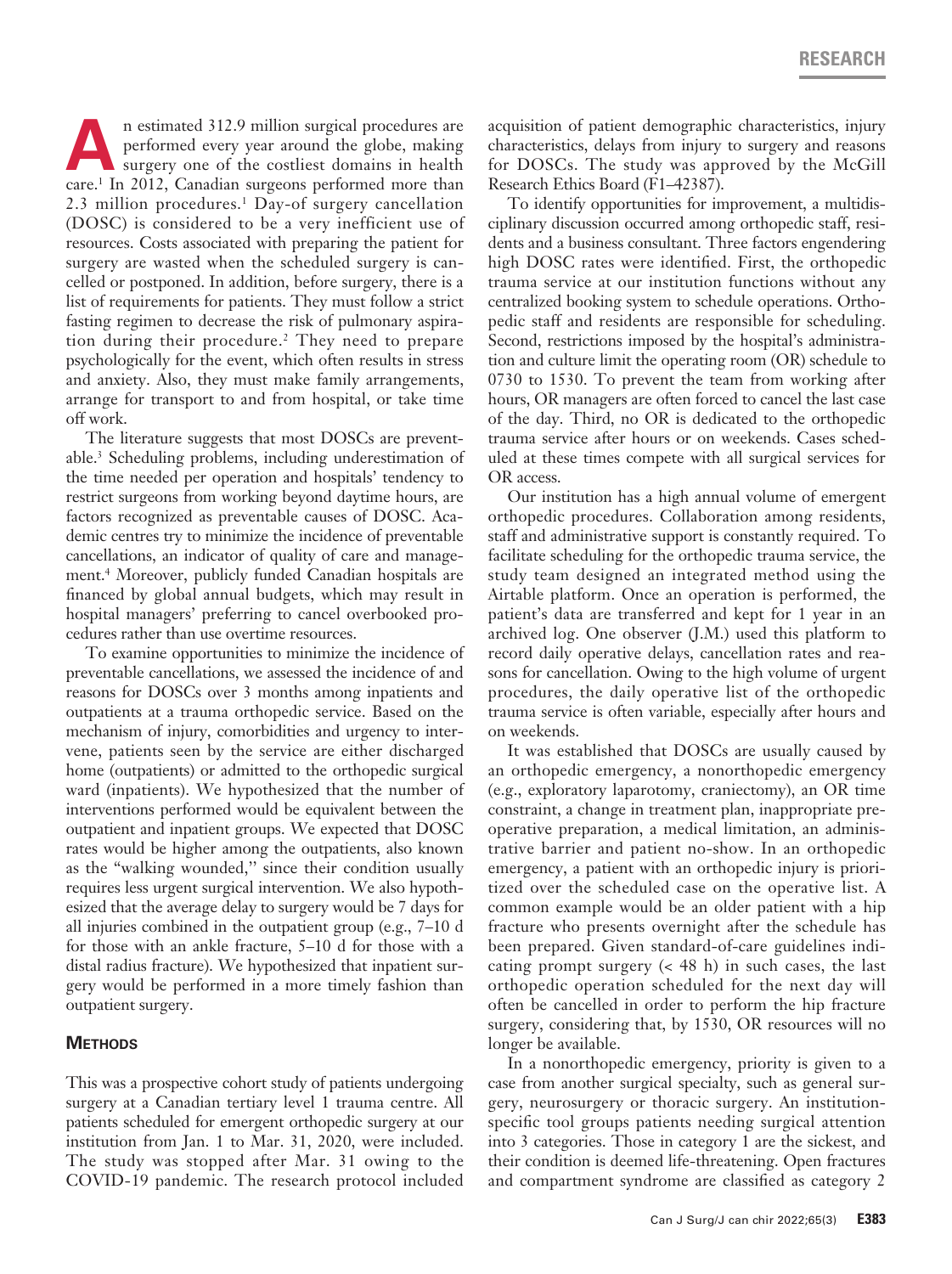(limb-threatening) injuries that can wait 4–6 hours. Outpatients with orthopedic trauma and inpatients in need of urgent care are commonly classified as being in category 3.

Cancellation of cases to prevent the OR from running after hours (after 1530 on weekdays) is considered to be due to OR time constraints. A change in treatment plan occurs when a case needs to be reoriented toward nonoperative management owing to the patient's profile and injury pathoanatomy. Noncompliance with preoperative fasting instructions can result in cancellation. Medical complications and inappropriate perioperative anticoagulation management are classified as medical limitations. Occasionally, patients from out of province are not covered by medical insurance and opt to proceed with the surgery in their home province or country. These cases meet administrative barriers and therefore are cancelled. Finally, a no-show occurs when a patient does not present on the day of the intended surgery.

#### *Statistical analysis*

We performed statistical analysis using PRISM version 8 (GraphPad). We compared the outpatient and inpatient groups using unpaired Student *t* tests for patient demographic characteristics, delays to surgery and rates of cancellation. We performed 1-way analysis of variance when comparing multiple groups within the outpatient population. We reported continuous variables as mean and 95% confidence interval (CI). Statistical significance was set at *p* < 0.05.

## **Results**

A total of 185 patients (100 males and 85 females with a mean age of 54 yr [95% CI 50.9–57.1 yr]) were included in the study (Table 1). There were 98 outpatients and 87 inpatients. There was a statistically significant difference in age between the 2 groups  $(p < 0.001)$ .

In all, 227 procedures were performed over the study period, with the most common being for hip fracture (36 [15.9%]), ankle fracture (35 [15.4%]) and distal radius fracture (29 [12.8%]) (Table 2).

There were 75 DOSCs in the outpatient group (Table 3). Of the 98 patients, 57 (58%) had their procedure cancelled at least once; 11 patients (11%) had their procedure cancelled twice, 2 patients (2%) had their procedure cancelled 3 times, and 1 patient (1%) had their procedure cancelled 4 times. The average number of cancellations per patient was 1.3. The ratio of cases performed versus booked was 0.6, meaning that, of all scheduled procedures, 40% were cancelled the day of the intended surgery. The most common reason for cancellation of outpatient procedures was orthopedic emergency (47 cases [63%]) (Table 4).

| Table 1. Age and gender of patients scheduled |
|-----------------------------------------------|
| for emergent orthopedic surgery, Jan. 1 to    |
| Mar. 31, 2020                                 |

| Characteristic; group                                         | No. (%) of patients* |
|---------------------------------------------------------------|----------------------|
| Age, mean (95% CI), yr                                        |                      |
| All patients                                                  | 54.0 (50.9-57.1)     |
| Inpatients                                                    | 63.3 (58.6–68.0)     |
| Outpatients                                                   | 45.7 (42.5–49.0)     |
| Gender                                                        |                      |
| All patients                                                  |                      |
| Male                                                          | 100 (54.0)           |
| Female                                                        | 85 (45.9)            |
| Inpatients                                                    |                      |
| Male                                                          | 46 (52.9)            |
| Female                                                        | 41 (47.1)            |
| Outpatients                                                   |                      |
| Male                                                          | 54 (55.1)            |
| Female                                                        | 44 (44.9)            |
| $Cl =$ confidence interval.<br>*Except where noted otherwise. |                      |

There were 34 DOSCs in the inpatient group (Table 3). Of the 87 patients, 24 (28%) had their procedure cancelled at least once; 1 patient (1%) had their procedure cancelled twice, 3 patients (3%) had their procedure cancelled 3 times, and 1 patient (1%) had their procedure cancelled 4 times. The average number of cancellations per patient was 1.4. The ratio of cases performed versus booked was 0.7. Orthopedic emergency (16 cases [47%]) was the main reason for cancellation of inpatient procedures (Table 4).

## *Delays until surgery*

The average delay from the time of injury to surgery was 11.4 days (95% CI 10.1–12.8 d) for the outpatient group, compared to 3.8 days (95% CI 2.9–4.7 d) for inpatients  $(p < 0.001)$  (Table 5). The average delay for outpatients with a distal radius fracture and those with an ankle fracture, and for inpatients with a hip fracture and those with a tibial diaphyseal fracture are presented in Table 5.

## **Discussion**

The most important finding of this study was the high frequency of DOSCs among outpatients scheduled for emergent orthopedic surgery at our institution from Jan. 1 to Mar. 31, 2020. The ratio of performed to scheduled operations was 0.6 in this group, meaning that 40% of all scheduled procedures were cancelled the day of the intended intervention. More than half of patients (58%) had their procedure cancelled at least once; some patients had their procedure cancelled as many as 4 times, which may have resulted in considerable physical, psychologic and emotional stress. Before the day of the scheduled surgery,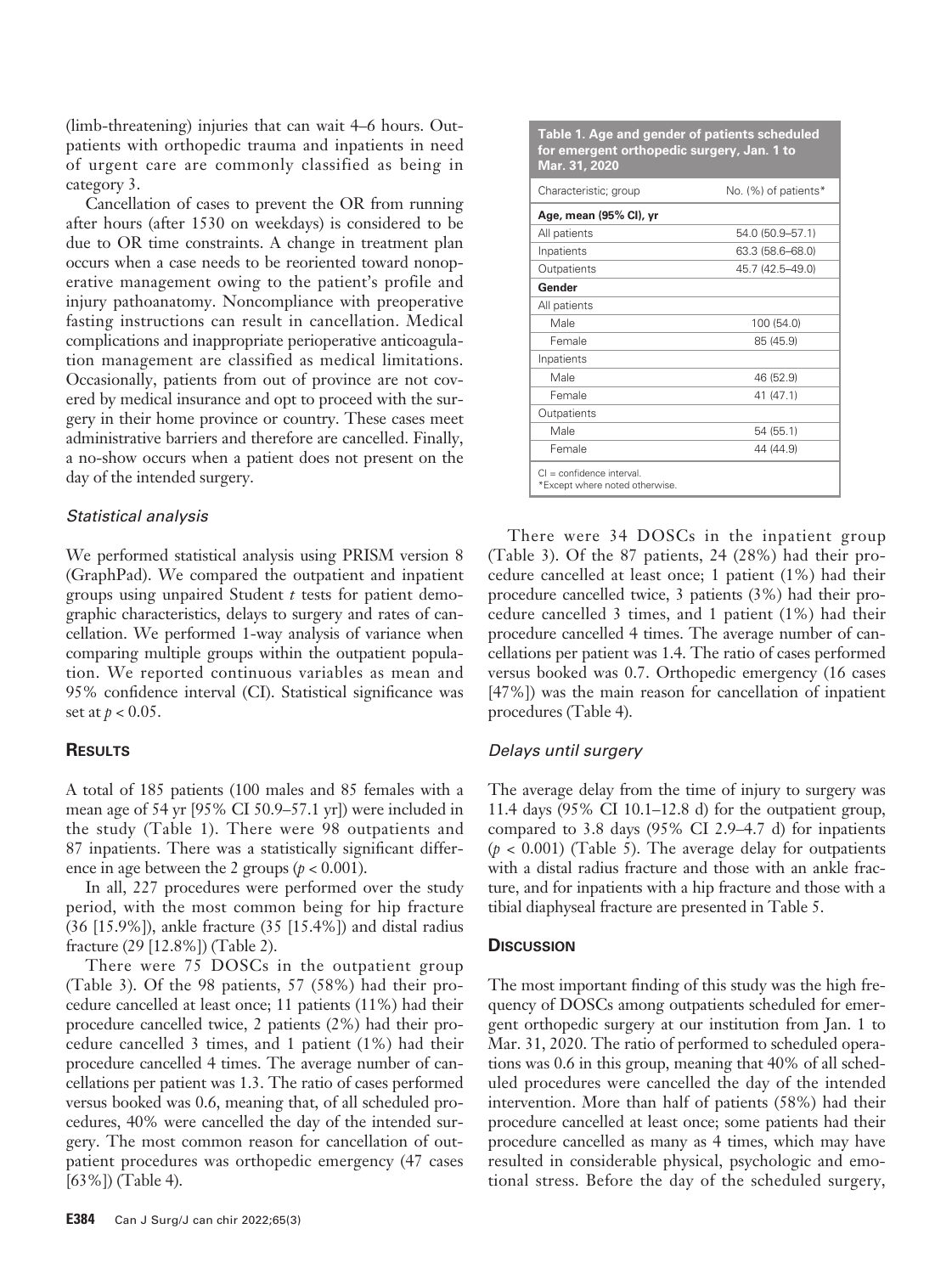| <b>Table 2. Procedure count</b>       |                                       |  |
|---------------------------------------|---------------------------------------|--|
| Procedure                             | No. (%) of<br>procedures<br>$n = 227$ |  |
| Hip fracture                          | 36 (15.9)                             |  |
| Ankle fracture                        | 35 (15.4)                             |  |
| Distal radius fracture                | 29 (12.8)                             |  |
| Tibial shaft fracture                 | 14 (6.2)                              |  |
| Tibial plateau fracture               | 13 (5.7)                              |  |
| Calcaneus fracture                    | 8(3.5)                                |  |
| Clavicle fracture                     | 7(3.1)                                |  |
| Pelvic ring injury                    | 6(2.6)                                |  |
| Femur shaft fracture                  | 6(2.6)                                |  |
| Distal femur fracture                 | 6(2.6)                                |  |
| Olecranon fracture                    | 5(2.2)                                |  |
| Distal humerus fracture               | 5(2.2)                                |  |
| Proximal humerus fracture             | 5(2.2)                                |  |
| Achilles tendon rupture               | 5(2.2)                                |  |
| Ulnar shaft fracture                  | 5(2.2)                                |  |
| Acetabulum fracture                   | 4(1.8)                                |  |
| Proximal humerus fracture dislocation | 4(1.8)                                |  |
| Pilon fracture                        | 3(1.3)                                |  |
| Removal of hardware                   | 3(1.3)                                |  |
| Maisonneuve fracture                  | 3(1.3)                                |  |
| Midfoot fracture                      | 3(1.3)                                |  |
| Patella fracture                      | 3(1.3)                                |  |
| Perilunate dislocation                | 3(1.3)                                |  |
| Radial head fracture                  | 2(0.9)                                |  |
| Distal biceps rupture                 | 2(0.9)                                |  |
| Scaphoid fracture                     | 2(0.9)                                |  |
| Septic arthritis                      | 2(0.9)                                |  |
| Galeazzi fracture                     | 1(0.4)                                |  |
| Pectoralis major tear                 | 1(0.4)                                |  |
| Quadriceps tendon rupture             | 1(0.4)                                |  |
| Compartment syndrome                  | 1(0.4)                                |  |
| Talus fracture                        | 1(0.4)                                |  |
| Patellar tendon rupture               | 1(0.4)                                |  |
| Capitellum fracture                   | 1(0.4)                                |  |
| Chronic elbow dislocation             | 1(0.4)                                |  |

| Table 3. Day-of surgery cancellation rates |                         |                        |  |
|--------------------------------------------|-------------------------|------------------------|--|
| Variable                                   | Outpatients<br>$n = 98$ | Inpatients<br>$n = 87$ |  |
| No. of patients without cancellations      | 41                      | 63                     |  |
| No. of patients with cancellations         | 57                      | 24                     |  |
| No. of procedures cancelled                | 75                      | 34                     |  |
| Mean no. of cancellations/patient          | 1.3                     | 1.4                    |  |
| Cases done/booked                          | 06                      | 0 7                    |  |

patients treated on an outpatient basis were called at home and asked to adopt a strict fasting regimen. Most cancellations were announced to patients while they were waiting in hospital the day of their scheduled surgery, and a few patients were informed of the cancellation while waiting at home; in both cases, the cancellation resulted in unnecessary fasting and possible emotional stress.

| Table 4. Reasons for surgery cancellation               |                  |  |
|---------------------------------------------------------|------------------|--|
| Group; reason                                           | No. (%) of cases |  |
| Inpatients ( $n = 34$ )                                 |                  |  |
| Orthopedic emergency                                    | 17 (50)          |  |
| Nonorthopedic emergency                                 | 14 (41)          |  |
| Change in treatment plan                                | 2(6)             |  |
| Noncompliance with preoperative<br>fasting instructions | 1(3)             |  |
| Outpatients ( $n = 75$ )                                |                  |  |
| Orthopedic emergency                                    | 47 (63)          |  |
| Nonorthopedic emergency                                 | 19 (25)          |  |
| Operating room time constraint                          | 6 (8)            |  |
| Patient no-show                                         | 2(3)             |  |
| Administrative barrier                                  | 1 (1)            |  |

| <b>Table 5. Delays until surgery</b>                                                          |                        |  |
|-----------------------------------------------------------------------------------------------|------------------------|--|
| Group; subgroup                                                                               | Mean delay (95% CI), d |  |
| Inpatients                                                                                    |                        |  |
| Overall                                                                                       | $3.8(2.9 - 4.7)$ *     |  |
| Hip fracture                                                                                  | $1.8(1.3 - 2.4)$       |  |
| Tibial diaphyseal fracture                                                                    | $2.8(1.9 - 3.7)$       |  |
| Outpatients                                                                                   |                        |  |
| Overall                                                                                       | 11.4 (10.1-12.8)       |  |
| Distal radius fracture                                                                        | 13.2 (10.7-15.6)       |  |
| Ankle fracture                                                                                | 11.0 (9.0-12.9)        |  |
| $Cl =$ confidence interval.<br>$p$ < 0.001 for difference between inpatients and outpatients. |                        |  |

In comparison, an observational study at a Swedish university hospital showed that 24% of patients (outpatients and inpatients) scheduled for an emergent orthopedic operation had their surgery cancelled at least once.<sup>5</sup> Canada's health care system differs in many ways from the decentralized and competitive system in Sweden, where privately and publicly funded hospitals coexist.<sup>5</sup> Nonetheless, we observed more than twice as many DOSCs as Caesar and colleagues<sup>5</sup> at 1 institution in Sweden.

Another important finding of the present study was that the majority of DOSCs (63%) in the outpatient group were due to prioritization of a more urgent orthopedic case. We suspect that most of these orthopedic emergencies consisted in new patients presenting to the emergency department and patients admitted on the orthopedic ward (inpatients) who required more urgent intervention. Given the severity of their injuries and the presence of comorbidities, as well as the desire to free up beds in our crowded system, admitted patients are often given priority over patients awaiting surgery at home (outpatients). Nonorthopedic emergencies accounted for 25% of DOSCs in the outpatient group, and OR time constraints for 8%. This latter reason for cancellation has been identified as being preventable with tailored, multidisciplinary and innovative strategies.<sup>6,7</sup>

The average operative delay for outpatients with distal radius fractures was 13.2 days and that for patients with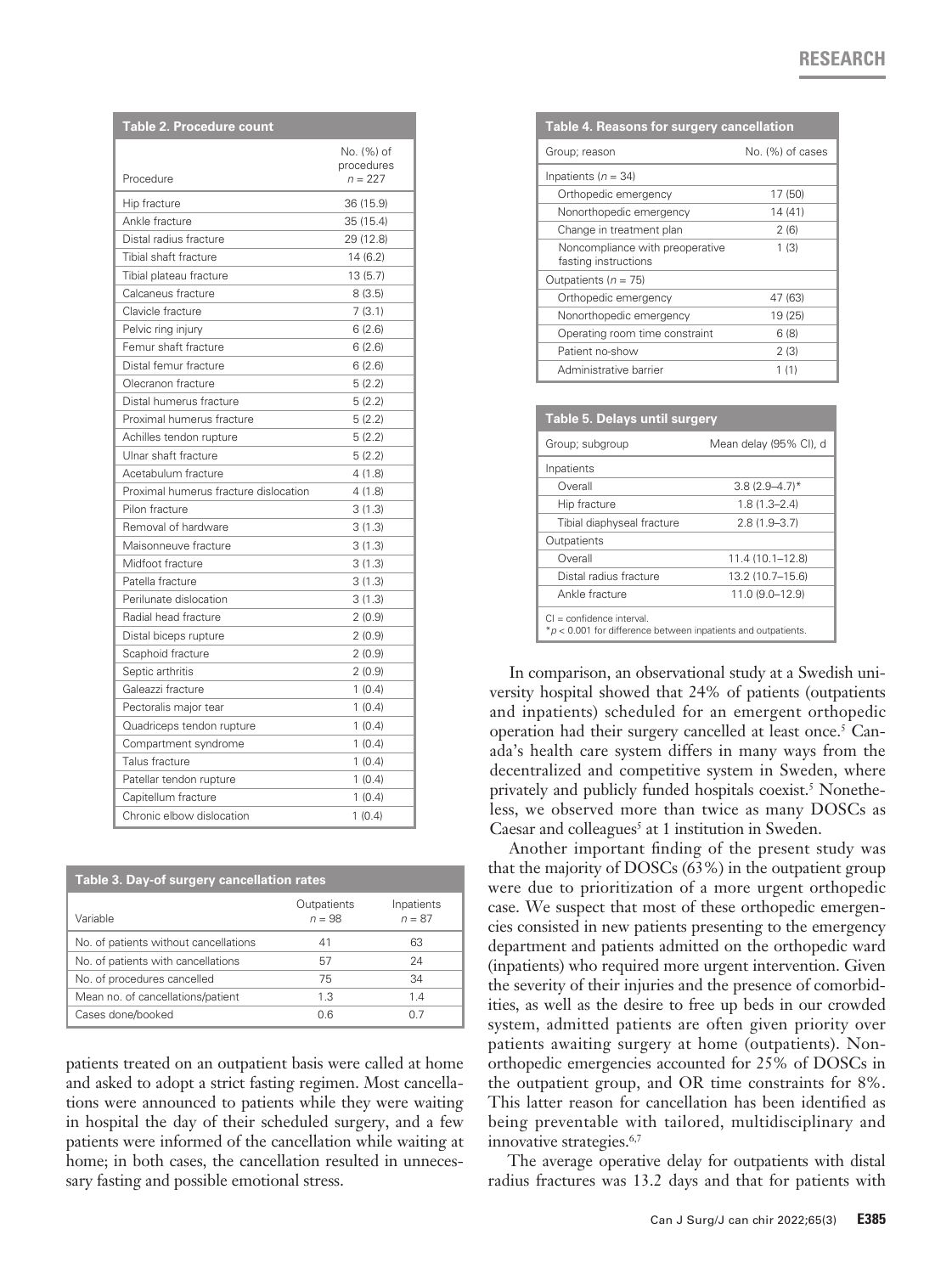ankle fractures was 11.0 days. Although the timing of surgery for closed ankle fractures is a matter of debate, delayed intervention has been associated with more challenging anatomic reduction, higher health care system costs and possible increased risk of wound complications.<sup>8</sup> In addition, Carr and colleagues<sup>9</sup> reported that patients who had their surgery postponed perceived their condition to be deteriorating while waiting. These patients often reported extreme levels of stress, disappointment and anger.<sup>9</sup> Moreover, there is an economic impact for society owing to the loss of additional working days.10 Resource use in residents, staff or secretaries answering calls from patients or their families, rescheduling of clinic and surgical times, involvement of the hospital ombudsmen and fear of medicolegal repercussions makes the system less efficient.

In the inpatient group, the ratio of cases performed versus planned was 0.7. Most cancellations (48%) were due to prioritization of an orthopedic case, followed by prioritization of a nonorthopedic case (42%). The latter would not have occurred if an OR had been dedicated to the trauma orthopedic service. The mean operative delay for the inpatient population overall was 3.8 days; the mean delay for patients with hip fractures was 1.8 days. American Academy of Orthopaedic Surgeons guidelines recommend a time to surgery of less than 48 hours for hip fracture, as this time frame is associated with a lower mortality rate and fewer perioperative complications.<sup>11</sup>

To ensure that delayed cases are performed, residents and staff are often pressured to operate after hours. Bhattacharyya and colleagues<sup>12</sup> found that orthopedic trauma cases performed after 1700 required more OR time and resulted in a greater risk of complications for the patient. The absence of a dedicated OR after hours and on weekends is thought to be the root cause of prolonged delays and high DOSC rates at our institution. From Monday to Thursday, orthopedic trauma ORs are fully staffed from 0730 until 1530. During these periods, inpatient cases are usually prioritized since they represent more urgent and complex injuries. This results in cancellation of multiple outpatient procedures, which are then tentatively rescheduled for the weekend. However, no OR is dedicated to the orthopedic trauma service on weekends. As a result, these outpatient cases must frequently be cancelled again. A vicious cycle develops as the number of patients on the waitlist for the following week starts to rise.

Various strategies should be considered to prevent numerous surgery cancellations in academic centres in order to deliver optimal care to all patients. Some of the interventions proposed in the literature to be effective at minimizing DOSCs may be beneficial to our institution. Bhattacharyya and colleagues<sup>12</sup> reported that a dedicated orthopedic trauma OR that was available until 1700, 6 days per week, reduced the number of delayed procedures and improved OR flow. Solving current OR time restraints would enable the health care team to carry out

all operative cases on the week list rather than the current necessity of performing surgery after hours. Currently, OR lists are often overbooked to avoid finishing the day early and thereby wasting precious OR time. Overbooking ensures that a case is always available if a cancellation does occur, but this may result in numerous cancellations. A 1-year prospective study similar to the present study could help design a prediction model for patient flow in the overall trauma service. This model would empower the hospital's administration with a framework to better allocate resources according to monthly predictions of injury volume, which could help avoid the need to overbook the OR list.

## *Limitations*

Our study is subject to recall bias. Although scheduled operations were already being recorded by the orthopedic trauma service on the electronic platform, DOSCs were not previously documented routinely. Therefore, the trauma resident on duty (J.M.) had to instruct his colleagues on reporting daily cancellations on the platform. Having a single resident rigorously overseeing the data ensured that the same methodology was used for the entire study period. Cancellations were recorded every day during the 3-month study period by a single observer. If any underreporting errors occurred, they would most likely have been systematic between the 2 patient groups and would therefore not have decreased the validity of the findings. However, underreporting may have resulted in underestimation of the number of the cancellations if other residents forgot cases that were cancelled.

The data were collected during the winter in Canada, when there is usually an increased incidence of outdoor falls and subsequent ankle and wrist fractures. As these patients are often treated on an outpatient basis, the outpatient cohort might have been larger than the annual average. Also, we observed higher rates of DOSCs for the outpatient group than the inpatient group. Therefore, overestimation of the annual incidence of DOSCs cannot be excluded. Repeating the study in the summer might have yielded different results.

The study was stopped at the onset of the COVID-19 pandemic. Although a larger number of participants would have been preferable, we do not expect that the trend would have been significantly different from that observed if more participants had been included in the study.

## **Conclusion**

From Jan. 1 to Mar. 31, 2020, there were 109 DOSCs of interventions for trauma at our institution. A high rate of cancellations was observed among both inpatients and outpatients. The main reason for delaying surgery was prioritization of another orthopedic trauma case. Providing the